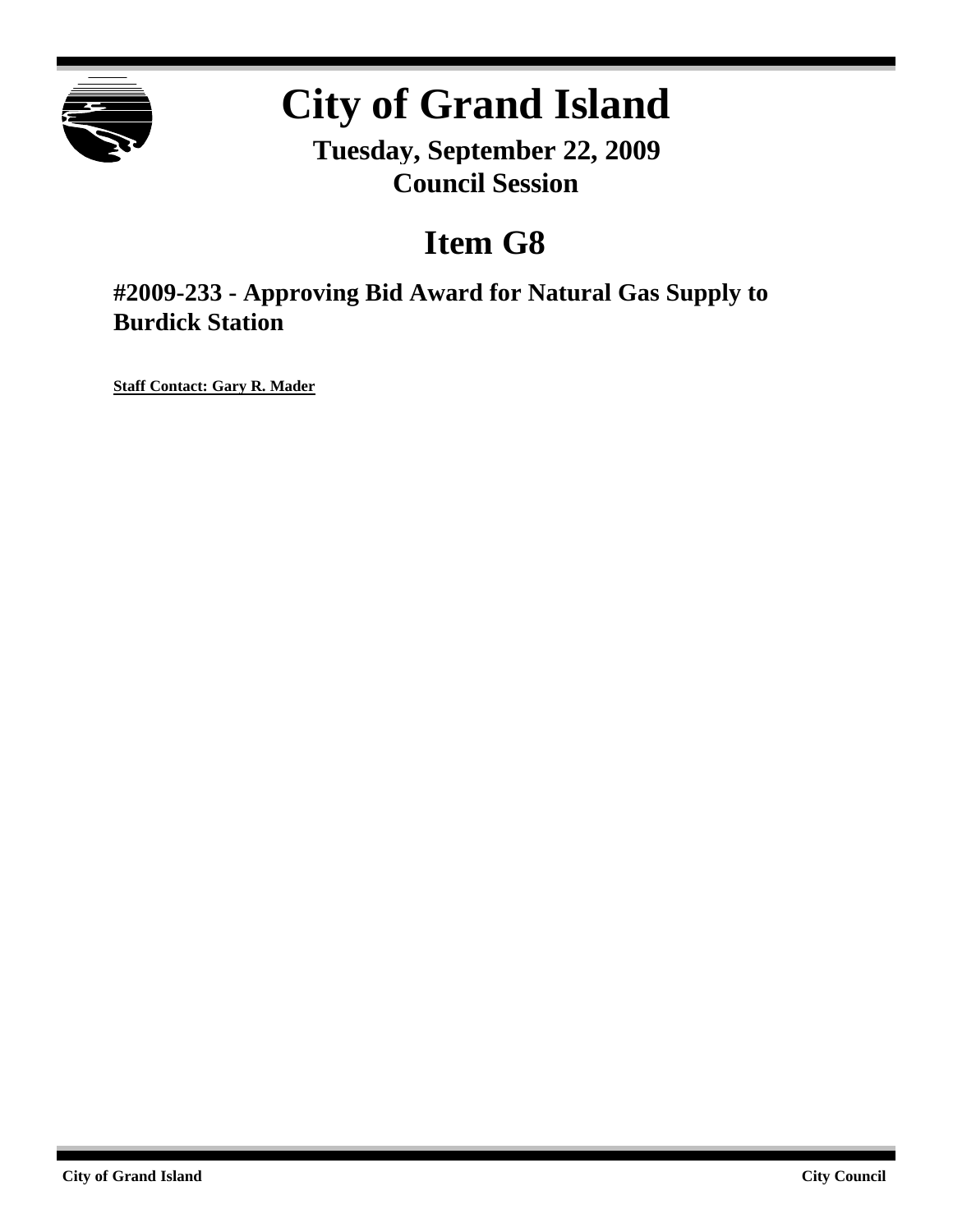## **Council Agenda Memo**

| From:                | Gary R. Mader, Utilities Director<br>Wesley Nespor, Asst. City Attorney/Purchasing                    |  |
|----------------------|-------------------------------------------------------------------------------------------------------|--|
| <b>Meeting:</b>      | September 22, 2009                                                                                    |  |
| Subject:             | Award of Natural Gas Supply Contract between the City<br>of Grand Island and Seminole Energy Services |  |
| <b>Item</b> $\#$ 's: | $G-8$                                                                                                 |  |
| $Presenter(s):$      | Gary R. Mader, Utilities Director                                                                     |  |

### **Background**

The Burdick Station power plant generating units are fueled by either fuel oil or natural gas. The current natural gas supply contract for the Burdick Station Power Plant expires on September 30, 2009. Therefore, bids for continued service were solicited for continued supply. The Burdick Station generators are most often used to meet summer peak electric demand, but can also be used other times of the year to meet emergency conditions. Because of the current soft market conditions and down economy, natural gas prices are down and transport capacity is more available than it has been for several years. Therefore, the term of this bid solicitation was extended to two years, expiring on September 30, 2011.

### **Discussion**

The specifications for Natural Gas Supply were advertised and published in accordance with the City Procurement Code and bid documents were sent to five potential bidders. The bids were publicly opened at 11:00 a.m. on September 10, 2009. Two bids were received as tabulated below.

| Seminole Energy Services, Denver, CO     |  |
|------------------------------------------|--|
| <b>ONEOK Energy Marketing, Tulsa, OK</b> |  |

The Bids were evaluated for contract compliance and delivered cost at the Burdick Station Power Plant. Since the natural gas usage is for emergency and peaking needs, the actual amount of gas used under the contract is not known at the time of award. The contract includes provisions to provide primary firm transport availability through the contract term, with the gas commodity price determined at the time of use based on price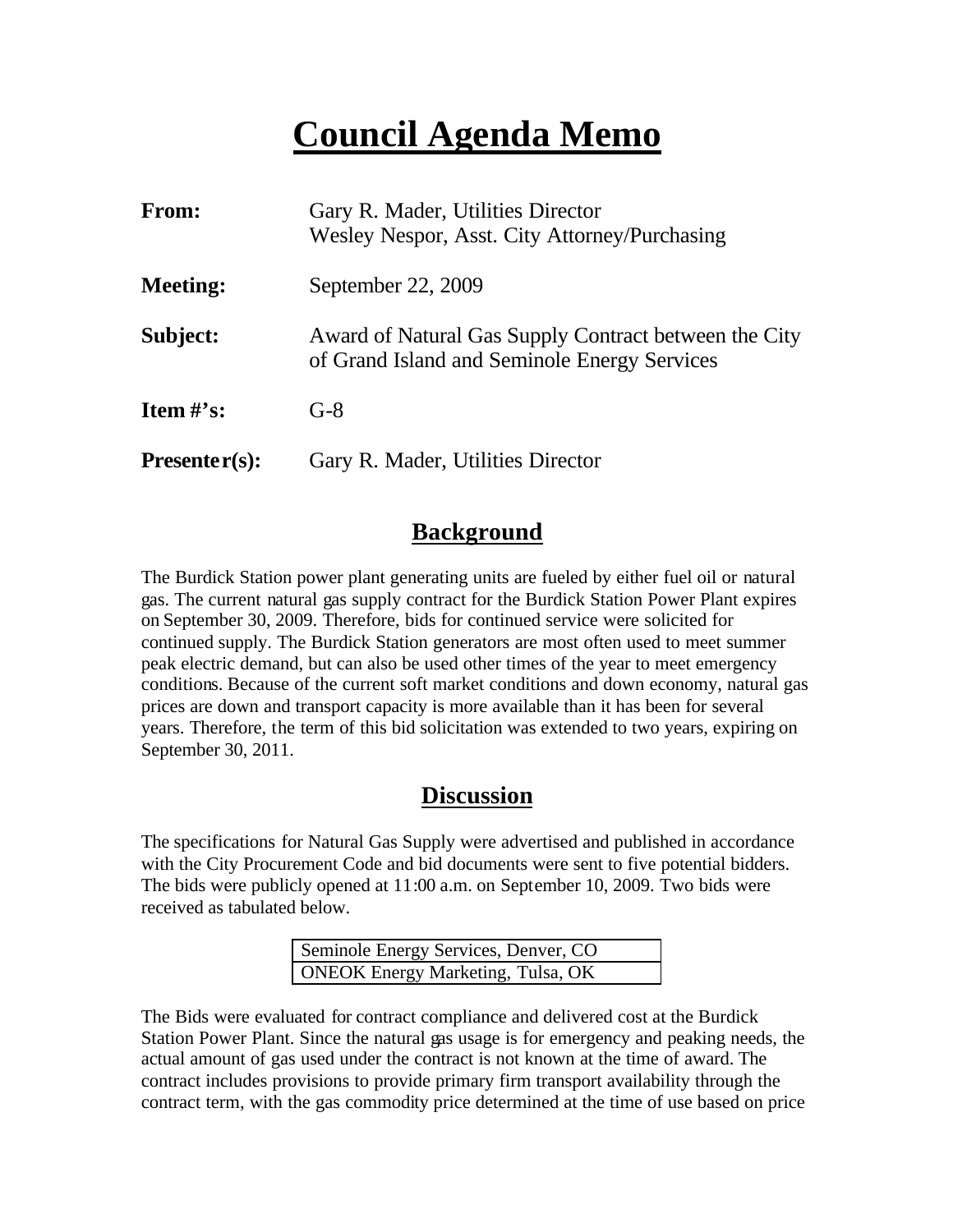indices as published daily in an industry publication, Gas Daily Price Guide. Bid evaluation is based on historic average usages.

Both bidders submitted bids compliant with the contract specifications. Utilities department staff conducted bid evaluations as described above. The lowest evaluated bid was received from Seminole Energy Services.

## **Alternatives**

It appears that the Council has the following alternatives concerning the issue at hand. The Council may:

- 1. Move to approve
- 2. Refer the issue to a Committee
- 3. Postpone the issue to future date
- 4. Take no action on the issue

## **Recommendation**

City Administration recommends that the Council award the Natural Gas Supply Contract to Seminole Energy Services of Denver, CO.

## **Sample Motion**

Move to approve to award the Natural Gas Supply Contract to Seminole Energy Services.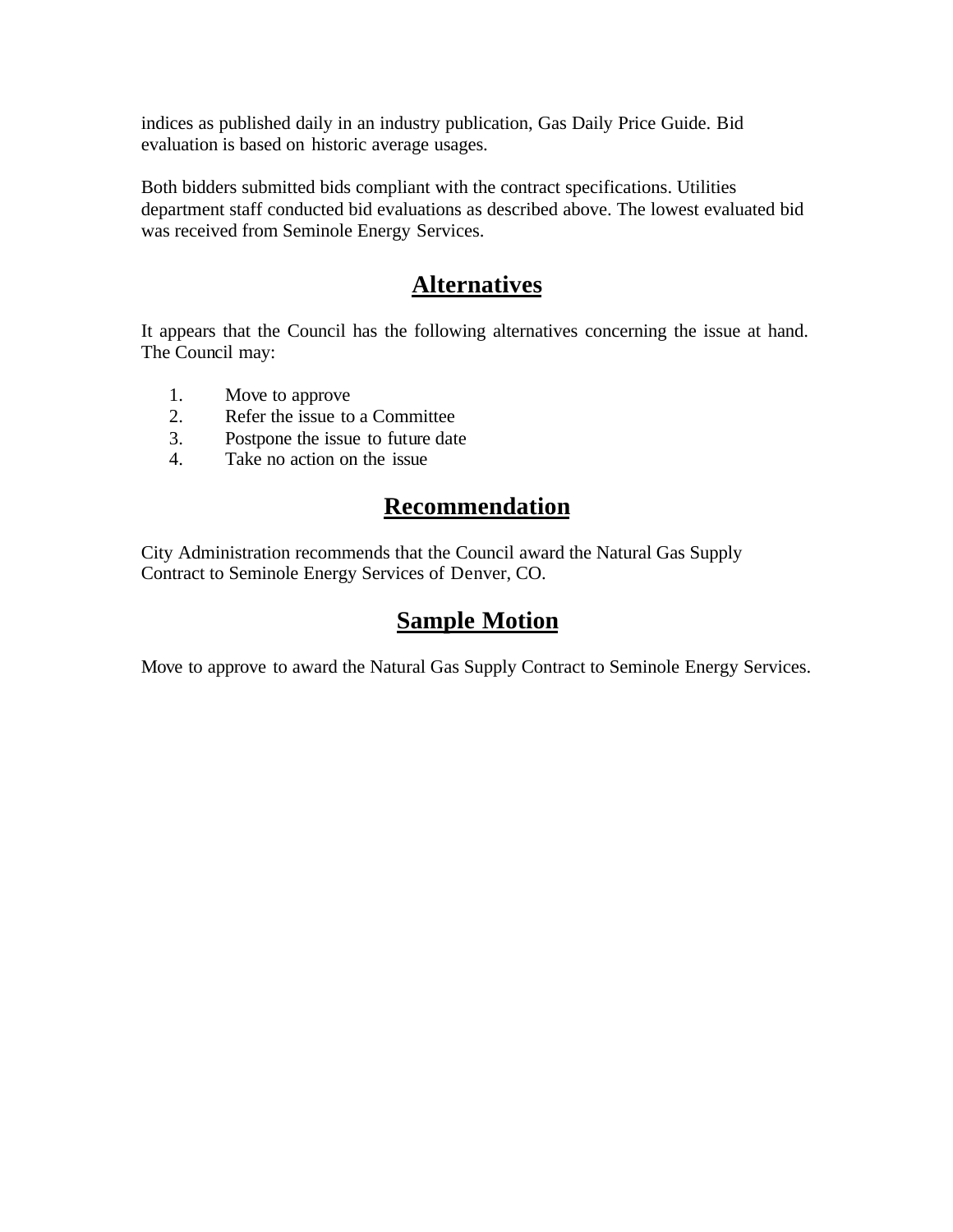#### *Purchasing Division of Legal Department* **INTEROFFICE MEMORANDUM**



Wes Nespor, Purchasing Agent

*Working Together for a Better Tomorrow, Today*

#### **BID OPENING**

| <b>BID OPENING DATE:</b>      | September 10, 2009 at 11:00 a.m.                   |  |
|-------------------------------|----------------------------------------------------|--|
| <b>FOR:</b>                   | <b>Natural Gas Supply to Burdick Power Station</b> |  |
| <b>DEPARTMENT:</b>            | <b>Utilities</b>                                   |  |
| <b>FUND/ACCOUNT:</b>          | 520                                                |  |
| <b>PUBLICATION DATE:</b>      | <b>August 17, 2009</b>                             |  |
| <b>NO. POTENTIAL BIDDERS:</b> | 4                                                  |  |

#### **SUMMARY**

**Holdrege, NE Grand Island, NE**

**Bidder: Seminole Energy Services Oneok Energy Marketing & Trading**

cc: Gary Mader, Utilities Director Bob Smith, Assist. Utilities Director Dale Shotkoski, City Attorney Wes Nespor, Purchasing Agent Tim Luchsinger, Assist. Utilities Director

Jeff Pederson, City Administrator Pat Gericke, Utilities Admin. Assist.

**P1360**